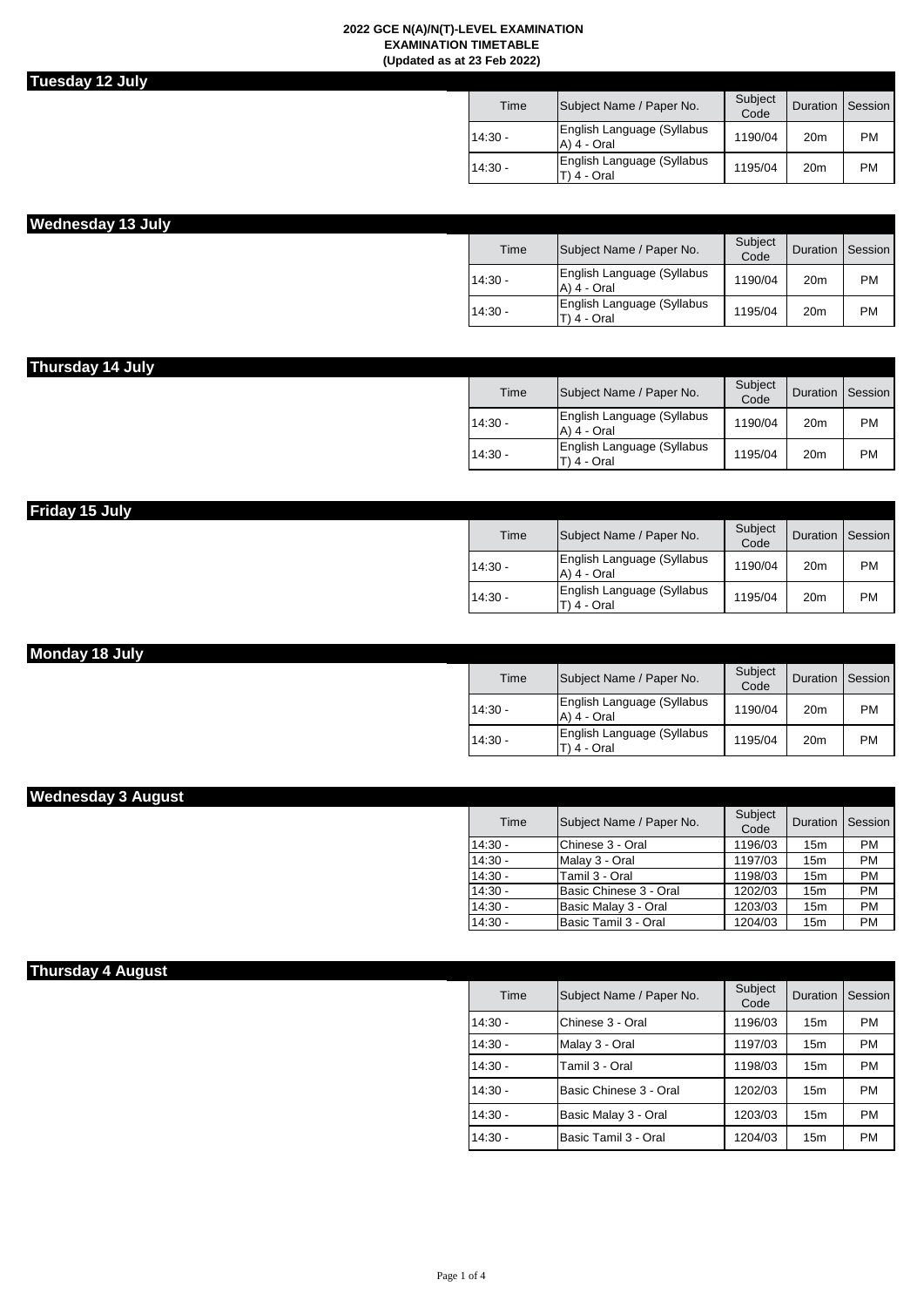### **Friday 5 August**

**Tuesday 13 September**

| Time      | Subject Name / Paper No. | Subject<br>Code | <b>Duration</b> | Session   |
|-----------|--------------------------|-----------------|-----------------|-----------|
| $14:30 -$ | Chinese 3 - Oral         | 1196/03         | 15m             | <b>PM</b> |
| $14:30 -$ | Malay 3 - Oral           | 1197/03         | 15 <sub>m</sub> | <b>PM</b> |
| $14:30 -$ | Tamil 3 - Oral           | 1198/03         | 15m             | <b>PM</b> |
| $14:30 -$ | Basic Chinese 3 - Oral   | 1202/03         | 15 <sub>m</sub> | <b>PM</b> |
| $14:30 -$ | Basic Malay 3 - Oral     | 1203/03         | 15m             | <b>PM</b> |
| $14:30 -$ | Basic Tamil 3 - Oral     | 1204/03         | 15 <sub>m</sub> | <b>PM</b> |

| <b>Monday 12 September</b> |                |                                                                                      |                 |                  |           |
|----------------------------|----------------|--------------------------------------------------------------------------------------|-----------------|------------------|-----------|
|                            | Time           | Subject Name / Paper No.                                                             | Subject<br>Code | Duration Session |           |
|                            |                | English Language (Syllabus<br>*14:30 - 15:45   A $\,$ 3 - Listening<br>Comprehension | 1190/03         | 45m              | <b>PM</b> |
|                            | *16:30 - 17:30 | Basic Chinese 3 - Listening<br>Comprehension                                         | 1202/03         | 30 <sub>m</sub>  | <b>PM</b> |
|                            | *16:30 - 17:30 | Basic Malay 3 - Listening<br>Comprehension                                           | 1203/03         | 30 <sub>m</sub>  | <b>PM</b> |
|                            | *16:30 - 17:30 | Basic Tamil 3 - Listening<br>Comprehension                                           | 1204/03         | 30 <sub>m</sub>  | <b>PM</b> |

| Time             | Subject Name / Paper No.                                                         | Subject<br>Code | Duration        | Session   |
|------------------|----------------------------------------------------------------------------------|-----------------|-----------------|-----------|
|                  | English Language (Syllabus<br>*14:30 - 15:45   T) 3 - Listening<br>Comprehension | 1195/03         | 45 <sub>m</sub> | <b>PM</b> |
| $*16:30 - 17:30$ | Chinese 3 - Listening<br>Comprehension                                           | 1196/03         | 30 <sub>m</sub> | <b>PM</b> |
| $*16:30 - 17:30$ | Malay 3 - Listening<br>Comprehension                                             | 1197/03         | 30 <sub>m</sub> | <b>PM</b> |
| $*16:30 - 17:30$ | Tamil 3 - Listening<br>Comprehension                                             | 1198/03         | 30 <sub>m</sub> | <b>PM</b> |

| <b>Wednesday 14 September</b> |                                              |                 |                |         |  |      |                                             |                 |                 |                |  |  |
|-------------------------------|----------------------------------------------|-----------------|----------------|---------|--|------|---------------------------------------------|-----------------|-----------------|----------------|--|--|
| Time                          | Subject Name / Paper No.                     | Subject<br>Code | Duration       | Session |  | Time | Subject Name / Paper No.                    | Subject<br>Code | <b>Duration</b> | <b>Session</b> |  |  |
|                               | From 08:00 Mobile Robotics 3 - Practical     | A101/03         | 2 <sub>h</sub> |         |  |      | 14:30 - 16:15 Humanities (Social Studies) 1 | 2175/01         | 1h 45m          | <b>PM</b>      |  |  |
| From 08:00                    | Smart Electrical Technology 3<br>- Practical | A201/03         | 1h.30m         |         |  |      | 14:30 - 16:15 Humanities (Social Studies) 1 | 2176/01         | 1h 45m          | <b>PM</b>      |  |  |
|                               | From 08:00 Retail Operations 3 - Practical   | A301/03         | 15m            |         |  |      | 14:30 - 16:15 Humanities (Social Studies) 1 | 2177/01         | 1h 45m          | <b>PM</b>      |  |  |

|                          | <b>Thursday 15 September</b> |                 |                |         |               |                                                                            |                 |          |           |
|--------------------------|------------------------------|-----------------|----------------|---------|---------------|----------------------------------------------------------------------------|-----------------|----------|-----------|
| Time                     | Subject Name / Paper No.     | Subject<br>Code | Duration       | Session | Time          | Subject Name / Paper No.                                                   | Subject<br>Code | Duration | Sessi     |
| $08:00 - 10:00$          | Chinese 1                    | 1196/01         | 2 <sub>h</sub> | AM      | 14:30 - 15:30 | Music (Syllabus T) 1                                                       | 6129/01         | 1h       | <b>PM</b> |
| 08:00 - 10:00 Malay 1    |                              | 1197/01         | 2 <sub>h</sub> | AM      |               |                                                                            |                 |          |           |
| $08:00 - 10:00$          | Tamil 1                      | 1198/01         | 2 <sub>h</sub> | AM      |               |                                                                            |                 |          |           |
| 08:00 - 10:00 Bengali 1  |                              | 3236/01         | 2 <sub>h</sub> | AM      |               |                                                                            |                 |          |           |
| 08:00 - 10:00 Gujarati 1 |                              | 3237/01         | 2 <sub>h</sub> | AM      |               |                                                                            |                 |          |           |
| 08:00 - 10:00 Hindi 1    |                              | 3238/01         | 2 <sub>h</sub> | AM      |               |                                                                            |                 |          |           |
| 08:00 - 10:00 Panjabi 1  |                              | 3239/01         | 2 <sub>h</sub> | AM      |               |                                                                            |                 |          |           |
| 08:00 - 10:00 Urdu 1     |                              | 3240/01         | 2 <sub>h</sub> | AM      |               |                                                                            |                 |          |           |
| 10:45 - 12:15 Chinese 2  |                              | 1196/02         | 1h 30m         | AM      |               |                                                                            |                 |          |           |
| 10:45 - 12:15 Malay 2    |                              | 1197/02         | 1h 30m         | AM      |               |                                                                            |                 |          |           |
| 10:45 - 12:15 Tamil 2    |                              | 1198/02         | 1h 30m         | AM      |               |                                                                            |                 |          |           |
| 10:45 - 12:15 Bengali 2  |                              | 3236/02         | 1h 30m         | AM      |               |                                                                            |                 |          |           |
| 10:45 - 12:15 Gujarati 2 |                              | 3237/02         | 1h 30m         | AM      |               |                                                                            |                 |          |           |
| 10:45 - 12:15 Hindi 2    |                              | 3238/02         | 1h 30m         | AM      |               |                                                                            |                 |          |           |
| 10:45 - 12:15 Panjabi 2  |                              | 3239/02         | 1h 30m         | AM      |               |                                                                            |                 |          |           |
| 10:45 - 12:15 Urdu 2     |                              | 3240/02         | 1h 30m         | AM      |               | * The broadcast will start 30mins after the start time of the examination. |                 |          |           |

| <b>Subiect</b><br>Code | Duration       | Session | Time          | Subject Name / Paper No. | Subject<br>Code | Duration | Session   |
|------------------------|----------------|---------|---------------|--------------------------|-----------------|----------|-----------|
| 196/01                 | 2 <sub>h</sub> | AM      | 14:30 - 15:30 | Music (Syllabus T) 1     | 6129/01         | 1h       | <b>PM</b> |

\* The broadcast will start 30mins after the start time of the examination. # The examination will be conducted in shifts.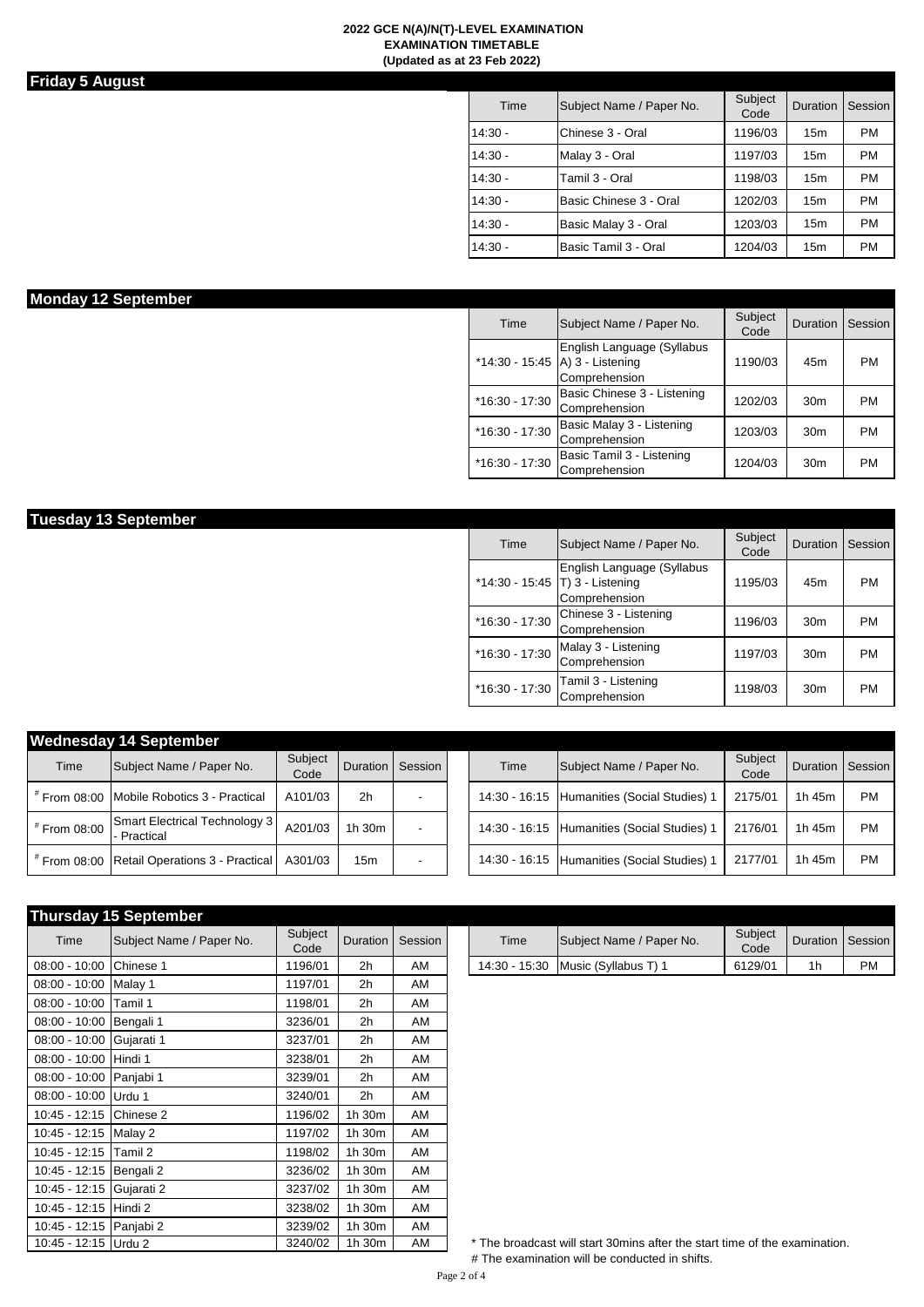|  | <b>Fridav 16 September</b> |  |
|--|----------------------------|--|
|--|----------------------------|--|

| Time            | Subject Name / Paper No.           | Subject<br>Code | Duration Session |    |
|-----------------|------------------------------------|-----------------|------------------|----|
| $08:00 - 09:50$ | English Language (Syllabus<br>A) 1 | 1190/01         | 1h 50m           | AM |
| 10:30 - 12:20   | English Language (Syllabus         | 1190/02         | 1h 50m           | AM |

| eptember                           |                 |                 |         |               |                          |                 |                 |           |
|------------------------------------|-----------------|-----------------|---------|---------------|--------------------------|-----------------|-----------------|-----------|
| Subject Name / Paper No.           | Subject<br>Code | <b>Duration</b> | Session | Time          | Subject Name / Paper No. | Subject<br>Code | Duration        | Session   |
| English Language (Syllabus<br>A) 1 | 1190/01         | 1h 50m          | AM      | 14:30 - 15:20 | Basic Chinese 1          | 1202/01         | 50 <sub>m</sub> | <b>PM</b> |
| English Language (Syllabus<br>A) 2 | 1190/02         | 1h 50m          | AM      | 14:30 - 15:20 | <b>Basic Malay 1</b>     | 1203/01         | 50 <sub>m</sub> | <b>PM</b> |
|                                    |                 |                 |         | 14:30 - 15:20 | Basic Tamil 1            | 1204/01         | 50 <sub>m</sub> | <b>PM</b> |

|                 | <b>Monday 19 September</b> |                 |                 |         |  |  |  |  |  |  |  |
|-----------------|----------------------------|-----------------|-----------------|---------|--|--|--|--|--|--|--|
| Time            | Subject Name / Paper No.   | Subject<br>Code | <b>Duration</b> | Session |  |  |  |  |  |  |  |
| $08:00 - 09:15$ | English Language (Syllabus | 1195/01         | 1h 15m          | AM      |  |  |  |  |  |  |  |
| 10:00 - 11:20   | English Language (Syllabus | 1195/02         | 1h 20m          | AM      |  |  |  |  |  |  |  |

| <b>Tuesday 20 September</b> |                                                  |                 |          |         |  |  |  |  |  |  |
|-----------------------------|--------------------------------------------------|-----------------|----------|---------|--|--|--|--|--|--|
| Time                        | Subject Name / Paper No.                         | Subject<br>Code | Duration | Session |  |  |  |  |  |  |
| $08:00 - 09:30$             | Shift 1 : Computer<br>Applications 2 - Practical | 7018/02         | 1h 30m   | AM      |  |  |  |  |  |  |
| $10:30 - 12:00$             | Shift 2 : Computer<br>Applications 2 - Practical | 7018/03         | 1h 30m   | AM      |  |  |  |  |  |  |

| <b>Wednesday 21 September</b> |                                  |                 |          |         |  |  |  |  |  |
|-------------------------------|----------------------------------|-----------------|----------|---------|--|--|--|--|--|
| Time                          | Subject Name / Paper No.         | Subject<br>Code | Duration | Session |  |  |  |  |  |
| 08:00 - 11:00 Art 1           |                                  | 6128/01         | 3h       | AM      |  |  |  |  |  |
|                               | 08:00 - 11:00 Art (Syllabus A) 2 | 6125/02         | 3h       | AM      |  |  |  |  |  |

## **Thursday 22 September**

| Time            | Subject Name / Paper No.                         | Subject<br>Code | Duration        | Session |
|-----------------|--------------------------------------------------|-----------------|-----------------|---------|
| $08:00 - 09:30$ | Shift 1 : Computer<br>Applications 3 - Practical | 7018/02         | 1h 30m          | AM      |
| $10:30 - 12:00$ | Shift 2 : Computer<br>Applications 3 - Practical | 7018/03         | 1h 30m          | AM      |
| # From 08:00    | <b>Retail Operations 2</b>                       | A301/02         | 30 <sub>m</sub> |         |
| # From 08:00    | Mobile Robotics 2                                | A101/02         | 1h 30m          |         |
| # From 08:00    | <b>Smart Electrical Technology 2</b>             | A201/02         | 1h 20m          |         |

| <b>Monday 03 October</b> |                                   |                 |                 |         |  |      |                                          |                 |            |           |  |
|--------------------------|-----------------------------------|-----------------|-----------------|---------|--|------|------------------------------------------|-----------------|------------|-----------|--|
| Time                     | Subject Name / Paper No.          | Subject<br>Code | <b>Duration</b> | Session |  | Time | Subject Name / Paper No.                 | Subject<br>Code | Duration I | Sessi     |  |
|                          | 08:00 - 09:15 Science (Physics) 1 | 5105/01         | 1h 15m          | AM      |  |      | 14:30 - 16:00 Mathematics (Syllabus T) 1 | 4046/01         | 1h 30m     | <b>PM</b> |  |
|                          | 08:00 - 09:15 Science (Physics) 2 | 5105/02         | 1h 15m          | AM      |  |      | 14:30 - 16:15 Additional Mathematics 1   | 4051/01         | 1h 45m     | <b>PM</b> |  |
|                          | 08:00 - 09:15 Science (Physics) 1 | 5106/01         | 1h 15m          | AM      |  |      |                                          |                 |            |           |  |
|                          | 08:00 - 09:15 Science (Physics) 2 | 5106/02         | 1h 15m          | AM      |  |      |                                          |                 |            |           |  |

| <b>Subject</b><br>Code | <b>Duration</b>                 | Session    | Time | Subject Name / Paper No.                   | Subject<br>Code | <b>Duration</b> | Session   |
|------------------------|---------------------------------|------------|------|--------------------------------------------|-----------------|-----------------|-----------|
| 105/01                 | 1h 15m                          | AM         |      | 14:30 - 16:00   Mathematics (Syllabus T) 1 | 4046/01         | 1h.30m          | PМ        |
| 105/02                 | 1h 15m                          | AM         |      | 14:30 - 16:15 Additional Mathematics 1     | 4051/01         | 1h 45m          | <b>PM</b> |
| 100/24                 | $\overline{AB}$ $\overline{AB}$ | <b>A A</b> |      |                                            |                 |                 |           |

| Tuesday 04 October |                                          |                 |                  |    |  |  |  |  |  |
|--------------------|------------------------------------------|-----------------|------------------|----|--|--|--|--|--|
| Time               | Subject Name / Paper No.                 | Subject<br>Code | Duration Session |    |  |  |  |  |  |
|                    | 08:00 - 10:00 Mathematics (Syllabus A) 1 | 4045/01         | 2 <sub>h</sub>   | AM |  |  |  |  |  |

| Tuesday 04 October |                                          |                 |                  |    |      |                                             |                 |                  |           |
|--------------------|------------------------------------------|-----------------|------------------|----|------|---------------------------------------------|-----------------|------------------|-----------|
| Time               | Subject Name / Paper No.                 | Subject<br>Code | Duration Session |    | Time | Subject Name / Paper No.                    | Subject<br>Code | Duration Session |           |
|                    | 08:00 - 10:00 Mathematics (Syllabus A) 1 | 4045/01         | 2h               | AM |      | 14:30 - 15:30 Principles of Accounts 1      | 7086/01         | 1 <sub>h</sub>   | <b>PM</b> |
|                    |                                          |                 |                  |    |      | 14:30 - 16:00 Elements of Business Skills 1 | 7066/01         | 1h 30m           | <b>PM</b> |

# The examination will be conducted in shifts.